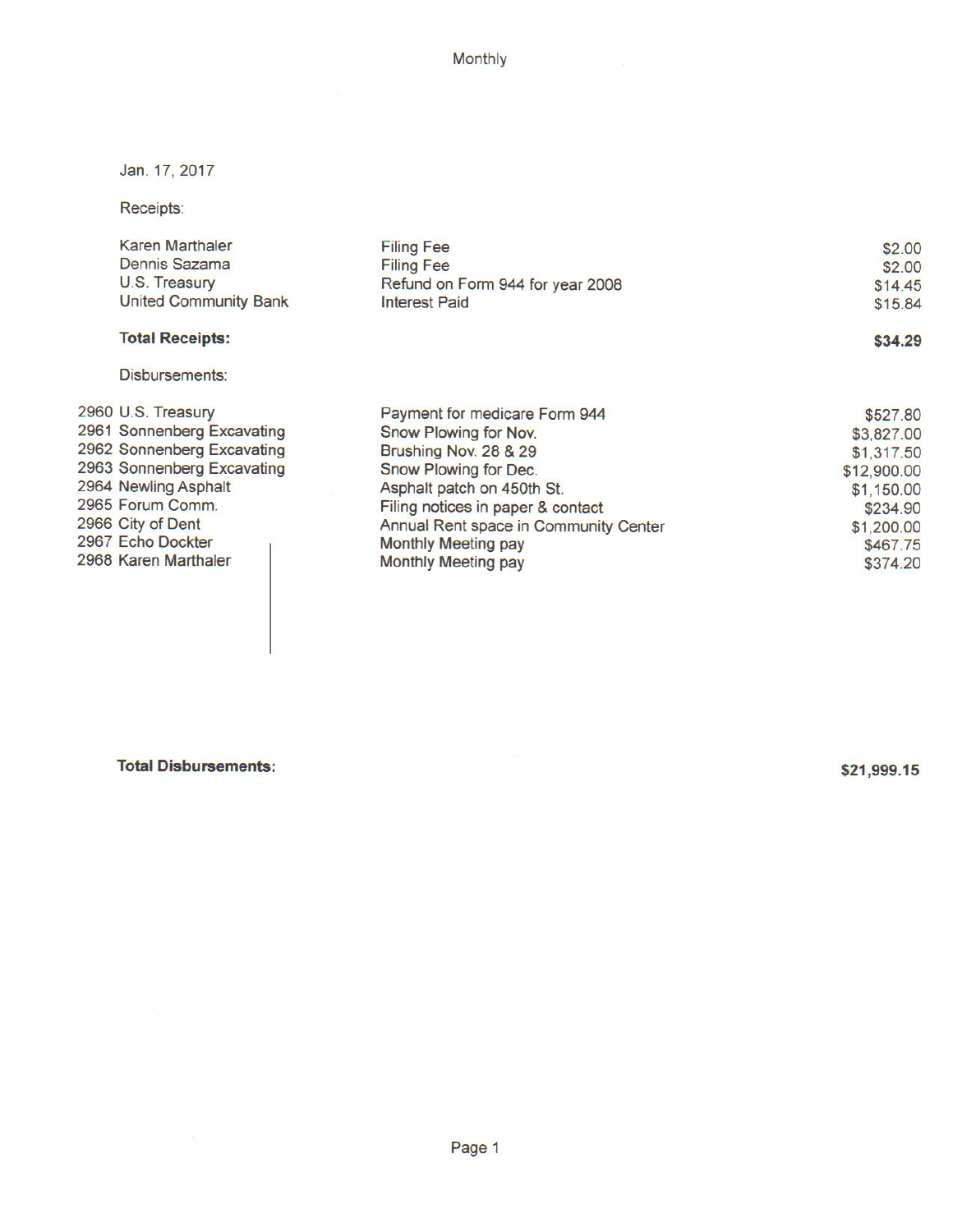|                                   | TOWNSHIP OF EDNA<br><b>FINANCIAL REPORT</b><br>AS OFJan. 17, 2017 |               |             |
|-----------------------------------|-------------------------------------------------------------------|---------------|-------------|
|                                   | <b>BUDGET</b>                                                     | <b>ACTUAL</b> | VARIANCE    |
| <b>RECEIPTS:</b>                  |                                                                   |               |             |
| <b>General Property Taxes</b>     |                                                                   | \$0.00        |             |
| Special Assessments E. Paul Lk    |                                                                   | \$0.00        |             |
| Special Assessment Wood Duck Loop |                                                                   | \$0.00        |             |
| <b>Fire Contract</b>              |                                                                   | \$0.00        |             |
| <b>Government Aid</b>             |                                                                   | \$0.00        |             |
| Ag Market Value Credits           |                                                                   | \$0.00        |             |
| Gopher/Beaver Reimburs.           |                                                                   | \$0.00        |             |
| <b>Filing Fees</b>                |                                                                   | \$4.00        |             |
| Licenses & Permits                |                                                                   | \$0.00        |             |
| <b>Interest Earnings</b>          |                                                                   | \$15.84       |             |
| <b>Road Allotments</b>            |                                                                   | \$0.00        |             |
| Road Sealing/Signs                |                                                                   | \$0.00        |             |
| Reimburse. Of overpayment Taxes   |                                                                   | \$14.45       |             |
| Sale of File Cabinet              |                                                                   | \$0.00        |             |
| Class 5 Gravel reimburse.         |                                                                   | \$0.00        |             |
| <b>TOTAL REVENUES</b>             | \$0.00                                                            | \$34.29       |             |
| <b>DISBURSEMENTS:</b>             |                                                                   |               |             |
| <b>Ordinary</b>                   |                                                                   |               |             |
| <b>Election Judges</b>            | \$500.00                                                          | \$0.00        | \$500.00    |
| Legal Services                    | \$1,000.00                                                        | \$0.00        | \$1,000.00  |
| Rent                              | \$1,200.00                                                        | \$1,200.00    | \$0.00      |
| Newspaper Ads- Official Notice    | \$1,500.00                                                        | \$234.90      | \$1,265.10  |
| Personnel- Meeting Pay            | \$18,000.00                                                       | \$1,369.75    | \$16,630.25 |
| Gopher Feet/ Beaver Tail Pay      | \$1,500.00                                                        | \$0.00        | \$1,500.00  |
| Insurance                         | \$2,000.00                                                        | \$0.00        | \$2,000.00  |
| Donations-Hist. Soc/Library       | \$2,000.00                                                        | \$0.00        | \$2,000.00  |
| <b>Township Dues</b>              | \$800.00                                                          | \$0.00        | \$800.00    |
| Loan Payments on Special          | \$0.00                                                            | \$0.00        | \$0.00      |
| <b>TOTAL ORDINARY</b>             | \$28,500.00                                                       | \$2,804.65    | \$25,695.35 |
| <b>FIRE CONTRACT</b>              | \$29,669.55                                                       | \$0.00        | \$28,445.00 |